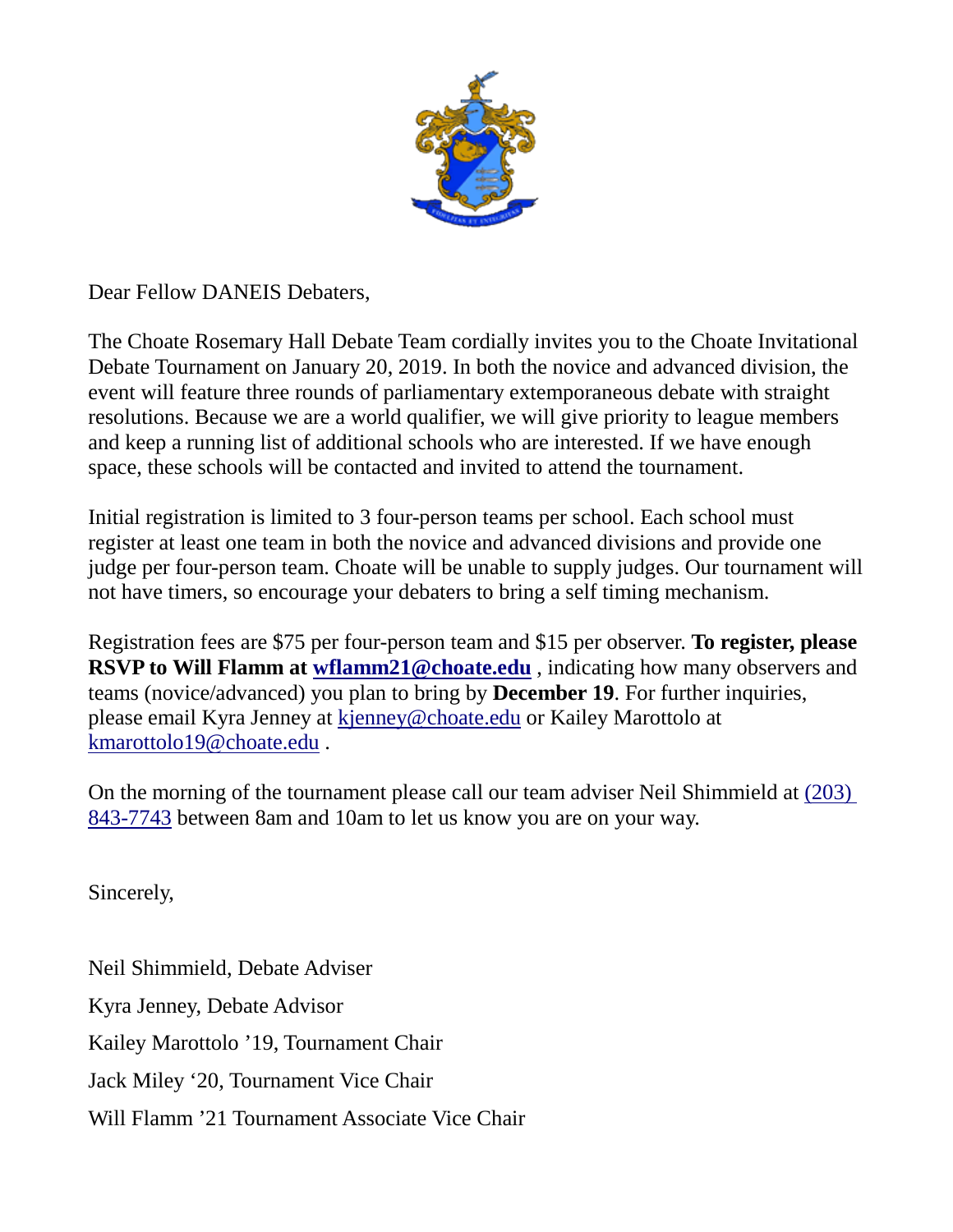# **Choate Invitational**

## **Parliamentary Debate Format**

| Definition of terms                | 5 minutes  |
|------------------------------------|------------|
| Case preparation                   | 10 minutes |
| <b>Prime Minister Constructive</b> | 5 minutes  |
| <b>Member of the Opposition</b>    | 8 minutes  |
| <b>Minister of the Crown</b>       | 8 minutes  |
| <b>Leader of the Opposition</b>    | 8 minutes  |
| <b>Prime Minister Rebuttal</b>     | 3 minutes  |

Resolutions shall be "straight" Points of Information will be permitted All Official DANEIS Parlimentary Procedure Rules will be followed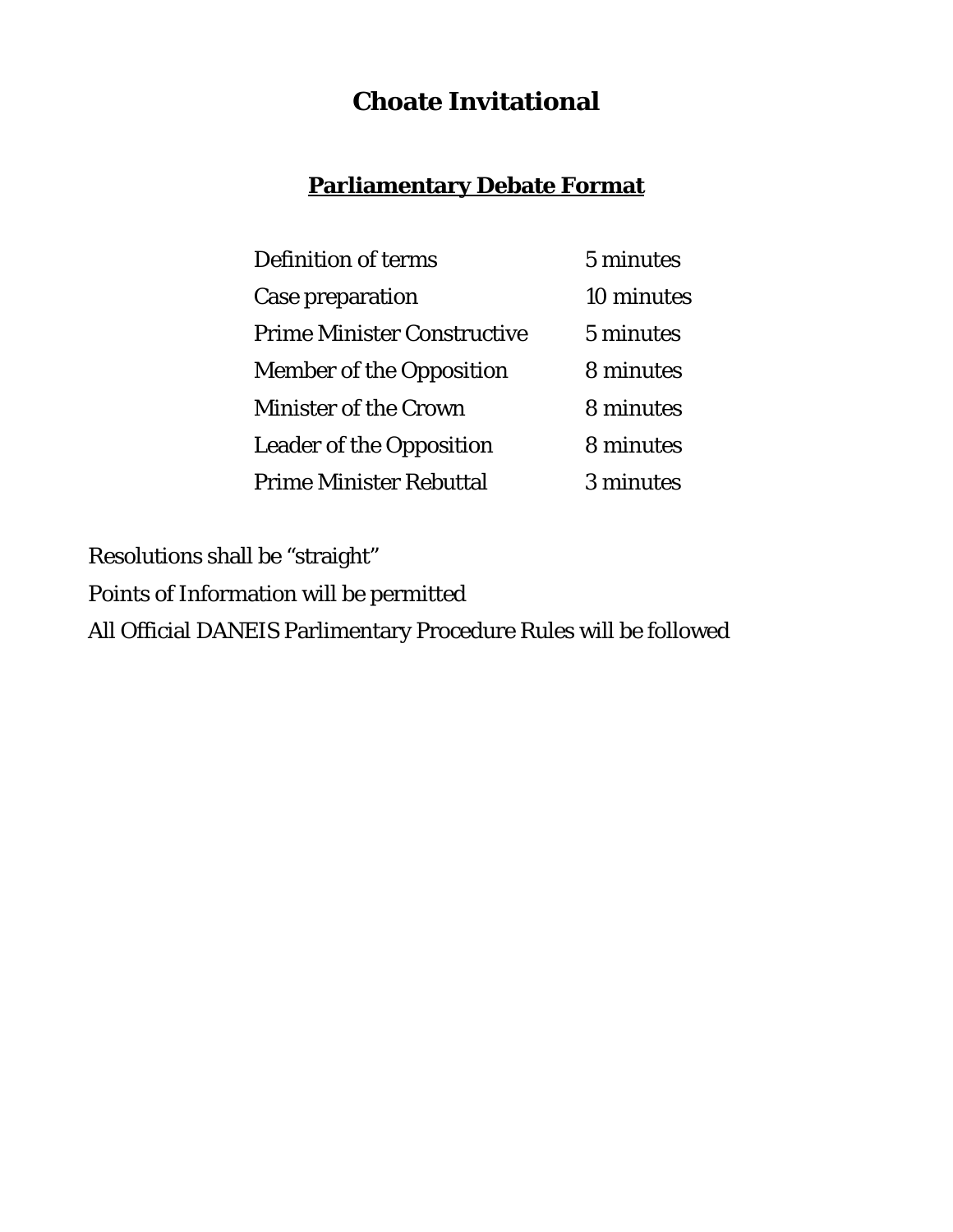# **Choate Invitational**

# **Schedule of Events**

| $10:00$ AM | <b>Registration &amp; Brunch Opens in Hill House</b> |
|------------|------------------------------------------------------|
| 11:00 AM   | <b>Judges' Meeting</b> in Library Reading Room       |
| 11:00 AM   | <b>Debaters' Meeting in Hill House</b>               |
| 12:00 PM   | <b>Round One</b>                                     |
| 1:00 PM    | <b>Round Two</b>                                     |
| $2:00$ PM  | <b>Round Three</b>                                   |
| $3:15$ PM  | <b>Lunch</b> in Hill House                           |
| $4:15$ PM  | <b>Awards Ceremony in Hill House</b>                 |
|            |                                                      |